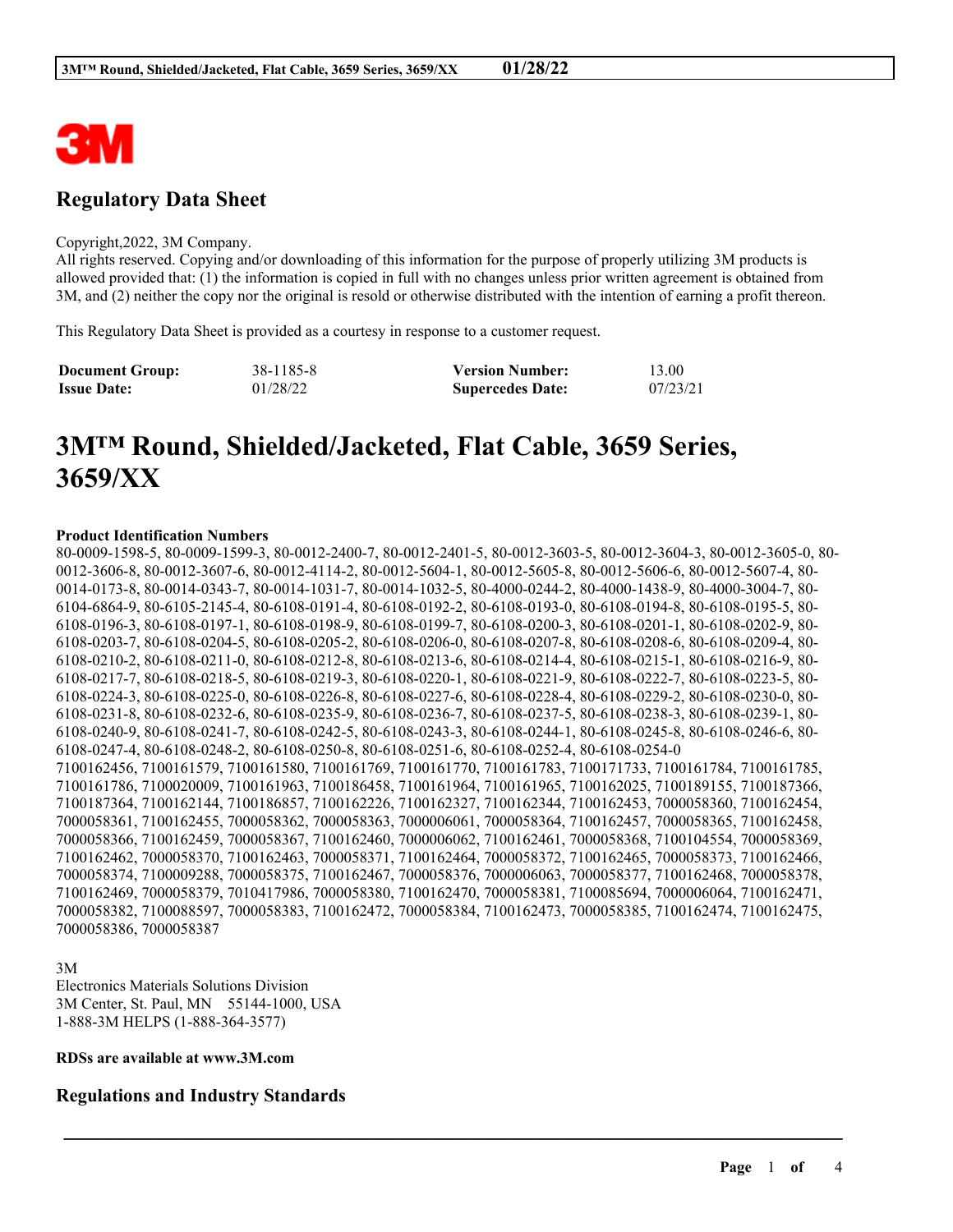#### **SDS (US OSHA)**

This product is an article and therefore is not subject to the requirements of the US Occupational Safety and Health Administration's (OSHA) Hazardous Communications Standard 29 CFR 1910.1200(b)(6)(v) to provide a Safety Data Sheet (SDS).

#### **California Proposition 65**

This product is an industrial product manufactured outside of California. It has not been assessed for consumer sale or use. Contact the manufacturer if more information is needed for your use.

# **China RoHS**

This product or part does not exceed the maximum concentration values (MCVs) in China RoHS GB/T 26572-2011 (Requirements of Concentration limits for certain restricted substances in electrical and electronic products), which means that each of the homogeneous materials within this product is below the following MCVs: (a) 0.1% (by weight) for lead and its compounds, mercury and its compounds, hexavalent chromium and its compounds, polybrominated biphenyls or polybrominated diphenyl ethers; and (b) 0.01% (by weight) for cadmium and its compounds.

#### **CONEG**

This product complies with the US CONEG (Coalition of Northeastern Governors) Model Toxics in Packaging Legislation as there is no intentionally added lead, cadmium, hexavalent chromium or mercury, and the sum total concentration of these substances in the product does not exceed 100 ppm by weight.

#### **Conflict Minerals**

On August 22, 2012, the Securities and Exchange Commission (SEC) adopted final rules on conflict minerals reporting, pursuant to Section 1502 of the Dodd-Frank Act which requires manufacturers of products containing "conflict minerals" to disclose to the SEC whether those minerals are sourced from the Democratic Republic of Congo (DRC) or adjoining countries. 3M has been participating in the EICC-GeSI Extractives Workgroup, and are incorporating the EICC-GeSI Conflict Minerals Reporting template in existing systems for use with suppliers of materials that may contain conflict minerals covered by the SEC rules. 3M will provide product-specific information once the required supply chain data has been obtained.

#### **CPSIA 2008**

A Certificate of General Conformity per the US Consumer Product Safety Act, 15 U.S.C. § 2063 (a)(1), as revised by section 102 of the 2008 US Consumer Product Safety Improvement Act, is not required for the requested product.

#### **EU REACH**

Substances listed in Annex XIV of Regulation No 1907/2006 of the European Parliament and the Council concerning the Registration, Evaluation, Authorization and Restriction of Chemicals (REACH) are not intentionally added to this product. **EU REACH**

Substances listed in Annex XVII of Regulation No 1907/2006 of the European Parliament and the Council concerning the Registration, Evaluation, Authorization and Restriction of Chemicals (REACH) are not intentionally added to this product. **EU REACH**

# This product is an article, without intended release of a chemical substance, under the Regulation No 1907/2006 of the European Parliament and the Council concerning the Registration, Evaluation, Authorisation and Restriction of Chemicals (REACH) (refer to REACH, Article 3(3)). It is not a chemical preparation. Therefore, it is not subject to the (pre)-registration or the registration process. It does not require a safety data sheet.

#### **EU REACH**

This product, including any article that the product is composed of, does not contain at greater than 0.1% by weight a Substance of Very High Concern (SVHC) substance identified according to Article 59 of REACH. This declaration reflects the substances on the candidate SVHC list, effective January 2022.

#### **EU RoHS**

This product does not exceed the maximum concentration values (MCVs) set under EU Directive 2011/65/EU (RoHS recast/RoHS 2), as stated in Annex II to that directive. This means that each of the homogenous materials within this product does not exceed the following MCVs: (a) 0.1% (by weight) for lead, mercury, hexavalent chromium, polybrominated biphenyls or polybrominated diphenyl ethers; and (b) 0.01% (by weight) for cadmium.

#### **EU RoHS Phthalates**

This product does not exceed the maximum concentration values (MCVs) for phthalates set under EU Directive 2011/65/EU (RoHS recast/RoHS 2), as amended by EU 2015/863, which applies to finished EEE after July 22, 2019 for Category 1-7, 10- 11 products and after July 22, 2021 for Category 8 and 9 products. This means that each of the homogeneous materials within this product does not exceed the MCV of 0.1% (by weight) for each of the following phthalates: DEHP, BBP, DBP, and DIBP.

\_\_\_\_\_\_\_\_\_\_\_\_\_\_\_\_\_\_\_\_\_\_\_\_\_\_\_\_\_\_\_\_\_\_\_\_\_\_\_\_\_\_\_\_\_\_\_\_\_\_\_\_\_\_\_\_\_\_\_\_\_\_\_\_\_\_\_\_\_\_\_\_\_\_\_\_\_\_\_\_\_\_\_\_\_\_\_\_\_\_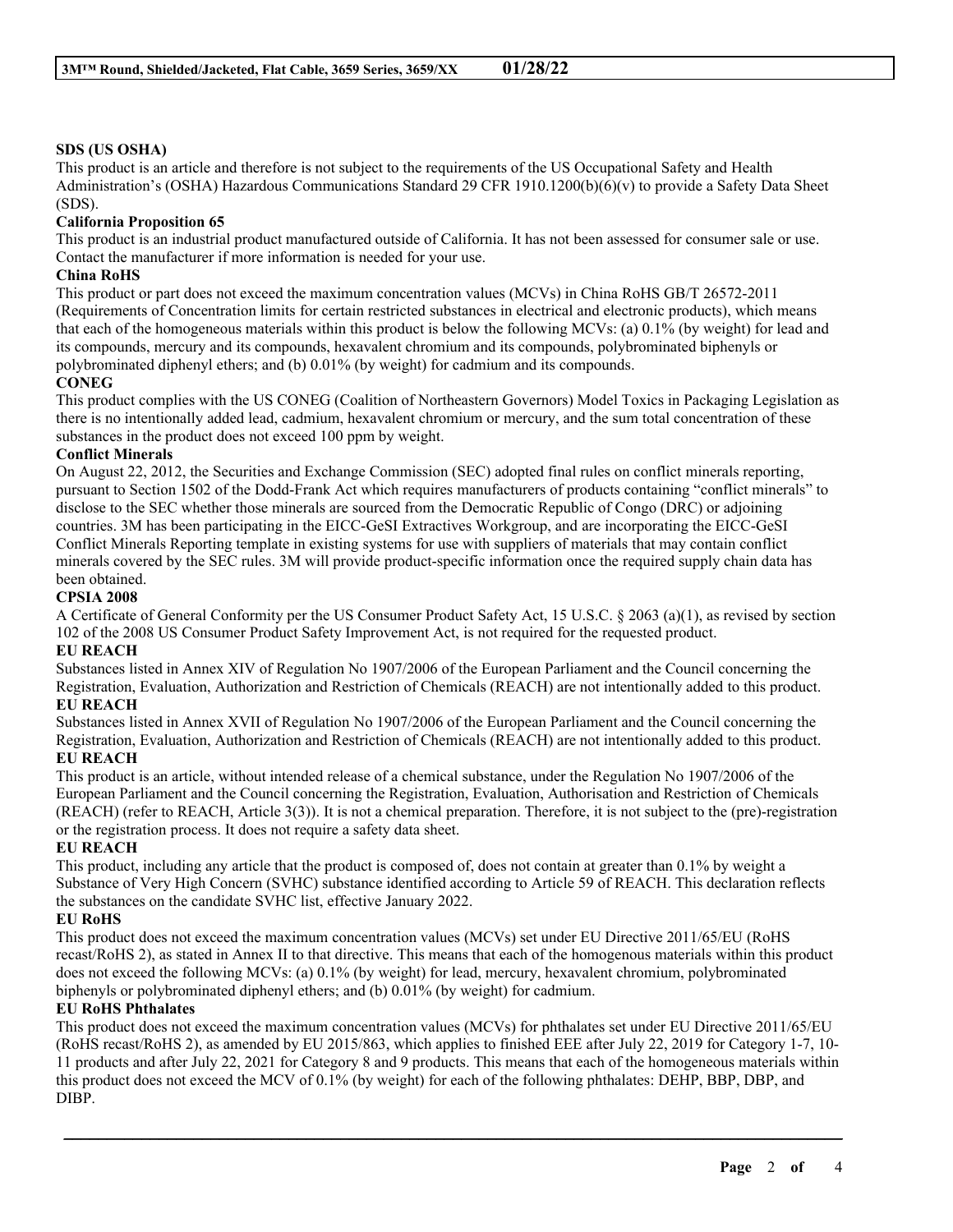#### **Stockholm Agreement**

This product does not contain Persistent Organic Pollutants (POPs) at or above applicable thresholds per Annexes A, B, and C of the Stockholm Convention, May 2004 and subsequent amendments.

#### **Sustainability and 3M**

Go to www.3M.com/sustainability to learn about 3M's programs. 3M is a signatory of the United Nations Global Compact (UNGC).

**Sustainability and 3M's Code of Conduct** Go to www.3M.com/businessconduct **TSCA Section 6** This product is not known to contain 2,4,6-Tri-tert-butylphenol (CAS 732-26-3). **TSCA Section 6** This product is not known to contain Decabromodiphenyl Ether (Deca-BDE) (CAS 1163-19-5). **TSCA Section 6** This product is not known to contain Hexachlorobutadiene (HCBD) (CAS 87-68-3). **TSCA Section 6** This product is not known to contain Pentachlorothiophenol (PCTP) (CAS 133-49-3). **TSCA Section 6** This product is not known to contain Phenol, isopropylated phosphate (3:1) (PIP (3:1)) (CAS 68937-41-7).

# **Chemicals and/or Compounds of Interest**

**Antimony and (Sb) Compounds** : Contains. **Arsenic and (As) Compounds** : Not intentionally added. **Asbestos** : Not intentionally added. **Beryllium and (Be) Compounds** : Not intentionally added. **Bisphenol A (BPA) (CAS 80-05-7)** : Not intentionally added. **Butyl Benzyl Phthalate (BBP) (CAS 85-68-7)** : Not intentionally added. **Cadmium and (Cd) Compounds** : Not intentionally added. **Chromium and (Cr) Compounds** : Not intentionally added. **Decabromodiphenyl Ether (Deca-BDE) (CAS 1163-19-5)** : Not intentionally added. **Di(2-Ethylhexyl) Phthalate (DEHP) (CAS 117-81-7)** : Not intentionally added. **Dibutyl Phthalate (DBP) (CAS 84-74-2)** : Not intentionally added. **Halogenated Compounds** : Contains. **Hexavalent Chromium and (Cr+6) Compounds** : Not intentionally added. **Lead and (Pb) Compounds** : Not intentionally added. **Mercury and (Hg) Compounds** : Not intentionally added. **Musk Xylene (CAS 81-15-2)** : Not intentionally added. **Natural Rubber Latex** : Not intentionally added. **Ozone Depleting Chemicals (ODCs)** : Not intentionally added. **Perfluorooctanesulfonic Acid (PFOS) (CAS 1763-23-1)** : Not intentionally added. **Perfluorooctanoic Acid (PFOA) (CAS 335-67-1)** : Not intentionally added. **Polybrominated Biphenyls (PBB)** : Not intentionally added. **Polybrominated Diphenylethers (PBDE)** : Not intentionally added. **Polyvinyl Chloride (PVC)** : Contains.

Disclaimers: The information provided in this document related to material content represents 3M's knowledge and belief, which may be based in whole or in part on information provided by suppliers to 3M. This is intended to answer commonly asked questions about 3M products and is not intended to be a comprehensive listing of all substances that may be of interest or that may be regulated in this or other 3M products, nor is it intended to be a comprehensive summary of any and all regulations that may apply to this product. Where substances are listed, their listing does not infer or constitute a judgment as to their safety, environmental or health impacts. Information is supplied upon the condition that the persons receiving the same will make their own determination as to its suitability for their purposes prior to use. Customers are encouraged to consult with legal and regulatory experts to determine applicable regulations in light of intended use of the product.

Limitation of Remedies and Liability: In the event any Product is proven not to conform with the information in this document, then to the extent permitted by law, 3M's entire liability and Buyer's exclusive remedy, will be at 3M's option either: (i) replacement of Product with a conforming product, or (ii) refund of the purchase price paid by Buyer for each non-conforming Product, within a reasonable time after written notification of said non-conformance and return of said Product to 3M. 3M shall not under any circumstances be liable for direct, incidental, special, or consequential damages (including but not limited to loss of profits, revenue, or business) related to or arising out of this certification, including, the use, misuse or inability to use the Product. Unless stated

\_\_\_\_\_\_\_\_\_\_\_\_\_\_\_\_\_\_\_\_\_\_\_\_\_\_\_\_\_\_\_\_\_\_\_\_\_\_\_\_\_\_\_\_\_\_\_\_\_\_\_\_\_\_\_\_\_\_\_\_\_\_\_\_\_\_\_\_\_\_\_\_\_\_\_\_\_\_\_\_\_\_\_\_\_\_\_\_\_\_